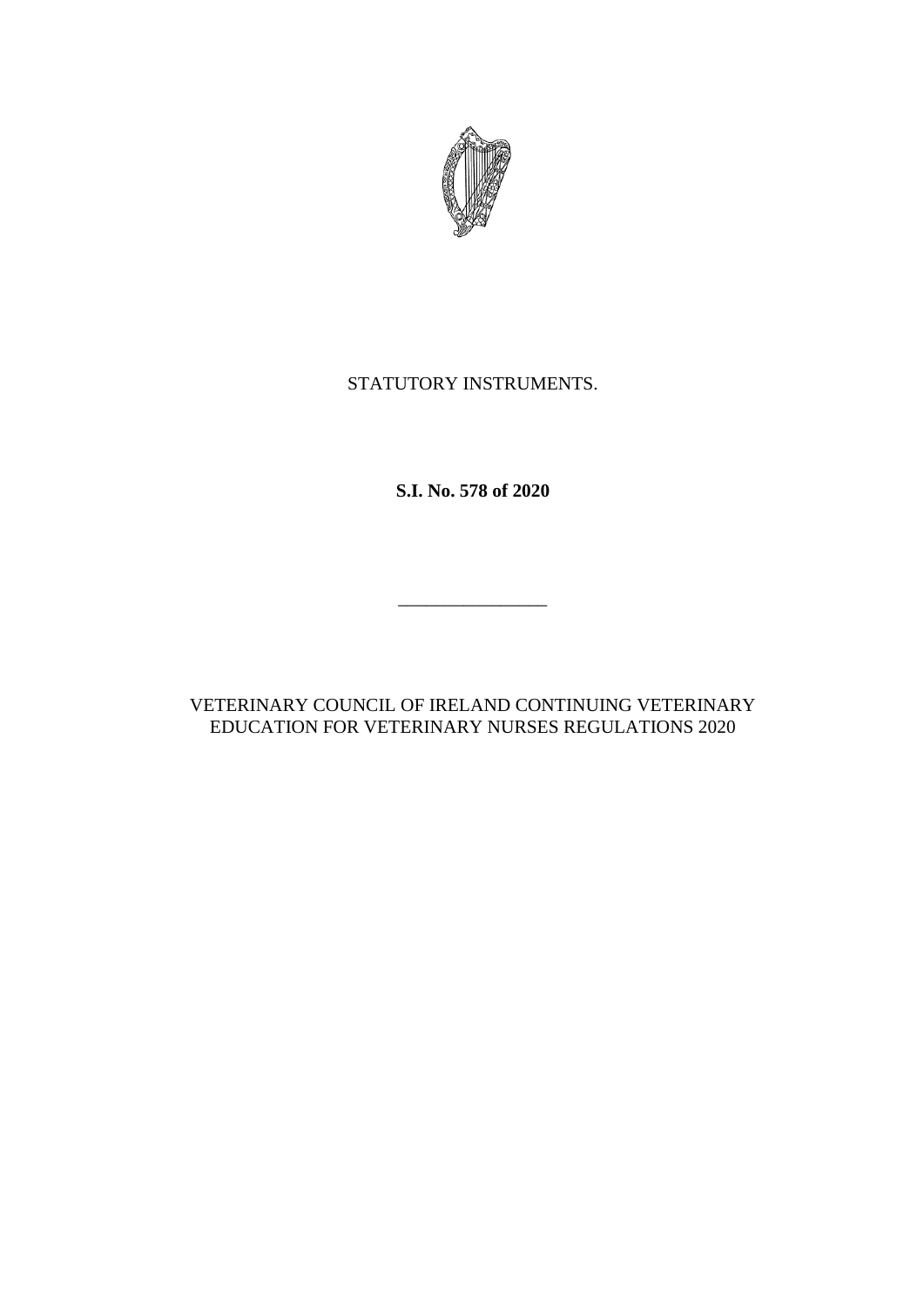# S.I. No. 578 of 2020

# VETERINARY COUNCIL OF IRELAND CONTINUING VETERINARY EDUCATION FOR VETERINARY NURSES REGULATIONS 2020

The Veterinary Council of Ireland, in exercise of the powers conferred on it by section 66 and section 133 of the Veterinary Practice Act 2005 (No. 22 of 2005), with the consent of the Minister for Agriculture, Food and the Marine, hereby makes the following regulations:-

### **Part A – Introduction**

1. These regulations ("Regulations") are made by the Veterinary Council of Ireland pursuant to the provisions of section 66 of the Veterinary Practice Act 2005 (as amended) (the "Act") and may be cited as the Veterinary Council of Ireland Continuing Veterinary Education for Veterinary Nurses Regulations 2020.

2. These Regulations (with the exception of Regulation 3) shall come into operation on 1 January 2021 and thereafter, subject to Regulation 4, the Continuing Veterinary Education Regulations of 1 August 2017 (the "2017 Regulations") shall stand revoked.

3. This Regulation 3 shall be deemed to come into operation with effect from 1 August 2020. The 2017 Regulations are hereby amended by the deletion of the first sentence of Regulation 1.1. and its replacement with the following "The 'credit year' runs from 1 August 2019 to 31 December 2020."

4. The requirements of the 2017 Regulations shall continue to apply to the extent to which the Council audits a Veterinary Nurse in respect of a period during which the 2017 Regulations applied.

### **Part B – Definitions**

5. In these Regulations:

(*a*) "Continuing Veterinary Education" or "CVE" means a programme of further education or training (or both) to be undertaken by a Veterinary Nurse whether relating to an Approved CVE Course, Independent Study, Organisational CVE, Practice Visits, Presentation CVE, Relevant Written Material, Recognised International CVE or Student Supervision, intended to develop or refresh the Veterinary Nurse in his or her professional knowledge, skills and abilities in relation to veterinary nursing;

*Notice of the making of this Statutory Instrument was published in "Iris Oifigiúil" of* 8*th December,* 2020*.*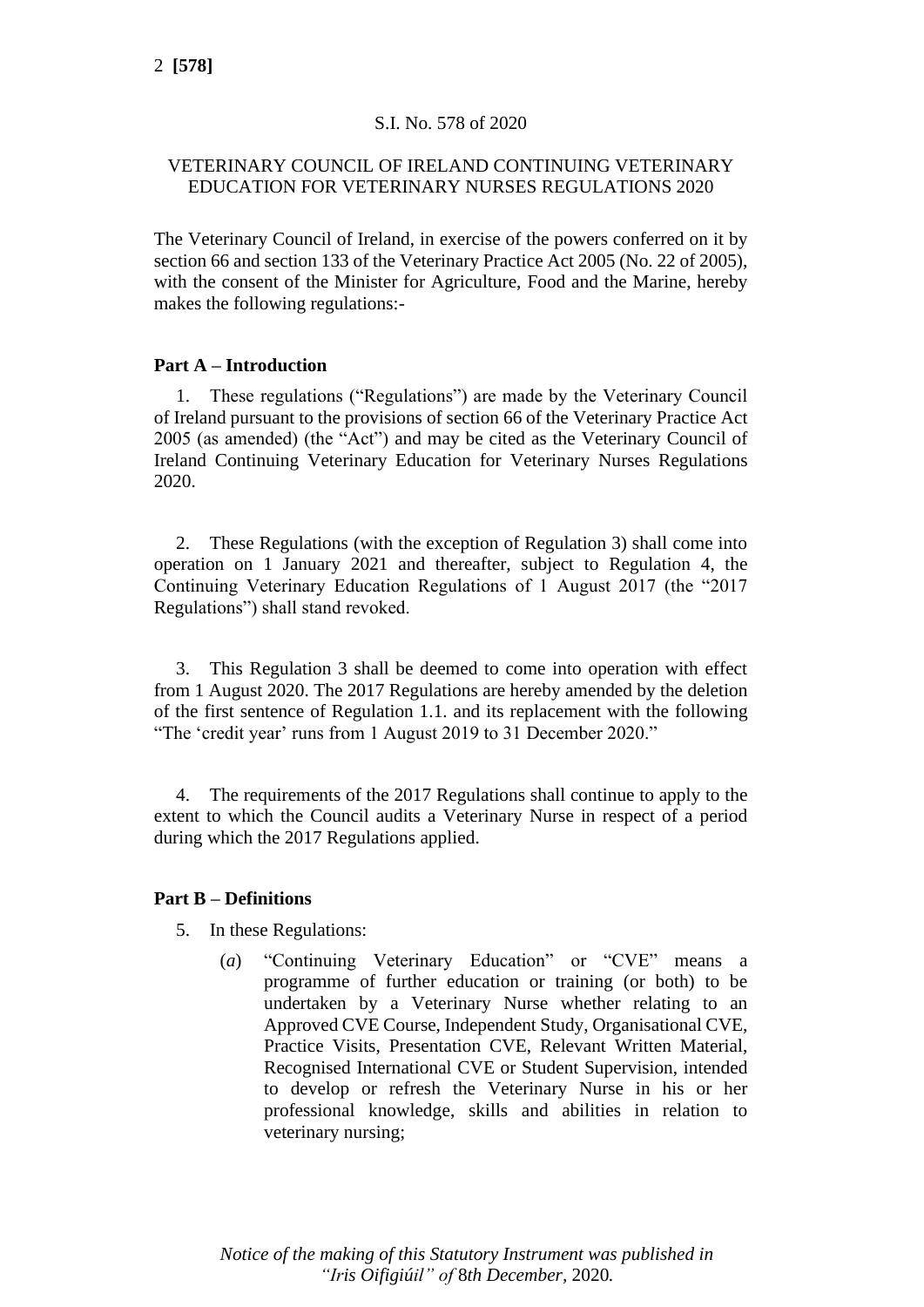- (*b*) "Approved CVE Course" means a CVE Course deemed approved by the Council pursuant to Regulation 7;
- (*c*) "Council" means the Veterinary Council of Ireland established under section 11 of the Veterinary Practice Act 2005, as amended.
- (*d*) "CVE Credit" means a credit claimed by a Veterinary Nurse in respect of CVE undertaken. One CVE credit may be claimed in respect of each hour of CVE taken, unless otherwise provided in Schedule 1 of these Regulations.
- (*e*) "CVE Course" means a programme of education, study or training that relates to veterinary nursing to include, events, lectures or seminars of CVE (excluding Independent Study, Recognised International CVE, Relevant Written Material and Student Supervision), whether by E-learning or in person, provided or to be provided by a CVE Provider;
- (*f*) "CVE Provider" means a provider of education who provides or proposes to provide one or more CVE Courses;
- (*g*) "CVE Year" means any year ending on 31 December;
- (*h*) "E-learning" means the provision of education or training (or both) that is generated, communicated, processed, sent, received, recorded, stored and/or displayed by Electronic means or in Electronic form, and includes education or training (or both) provided through: (i) the internet or other computer network connections or sound and/or vision formats, or a combination thereof; (ii) the provision of an Electronic file, a CD-Rom and/or a DVD; (iii) other technologies or formats;
- (*i*) "Education Committee" means the education committee (or Veterinary Education and Training Committee) established by the Council pursuant to section 62 of the Act;
- (*j*) "Electronic" includes electrical, digital, virtual, and any other form of related technology;
- (*k*) "Independent Study" means independent study by a Veterinary Nurse which must relate to Veterinary Nursing such as (i) a review of (but not preparing or publishing) Relevant Written Material, or (ii) such study in such other manner as may be appropriate;
- (*l*) "Management Skills" includes education or training (or both) in any one or more of, or a combination of, the following areas: (i) financial and business management, (ii) professionalism, communication and other business and office skills, (iii) practice management, or (iv) self-management or self-care;
- (*m*) "Newly Registered Veterinary Nurse" means a Veterinary Nurse who is registered on the Register of Veterinary Nurses for the first time during the course of a CVE Year;
- (*n*) "Restored to the Register" means a Veterinary Nurse whose registration on the Register of Veterinary Nurses is restored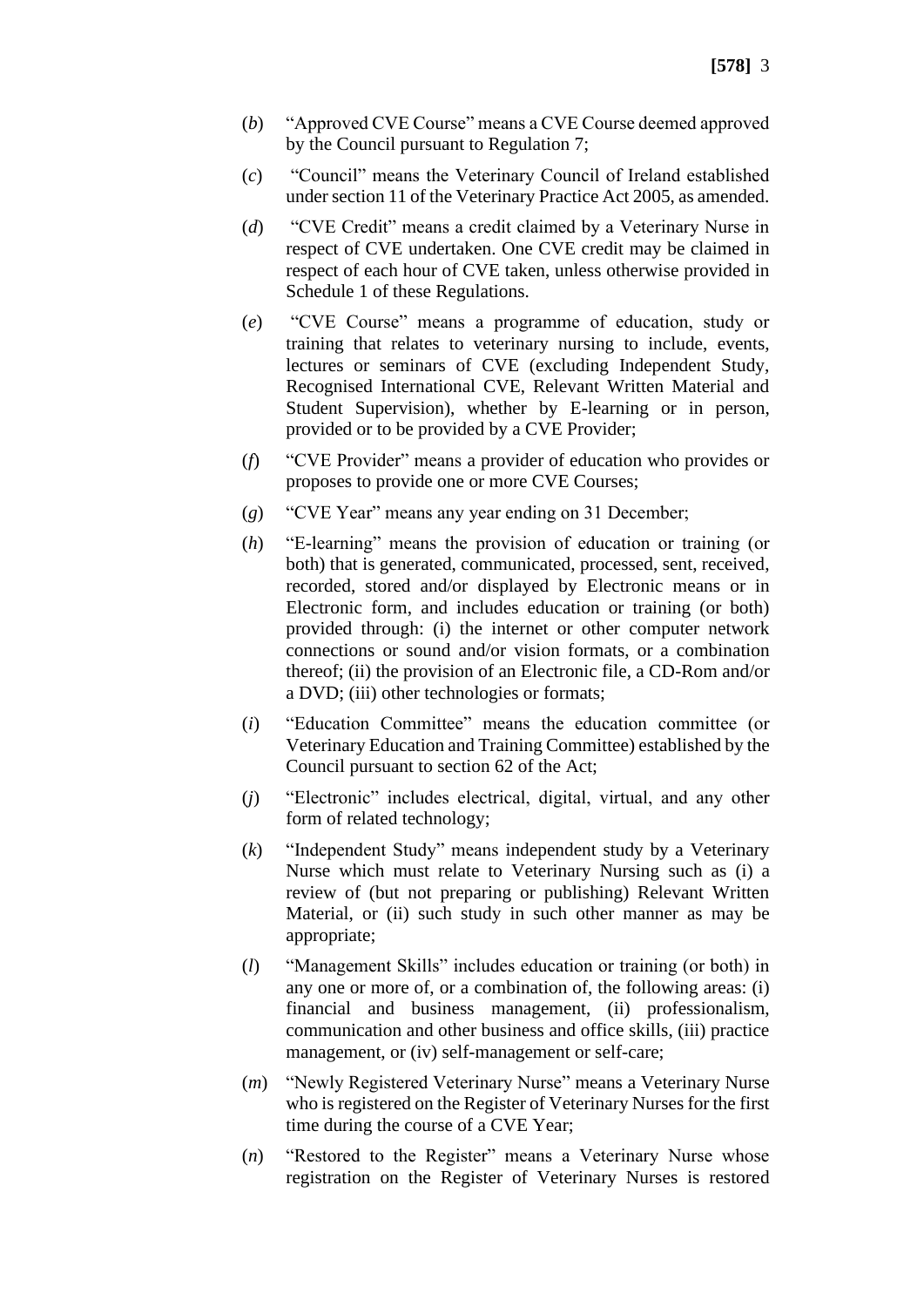following his or her removal from the Register of Veterinary Nurses during the course of a CVE Year;

- (*o*) "Organisational CVE" means participation by a Veterinary Nurse in a committee or board of a professional organisation involved in Veterinary Nursing or a professional discussion group, excluding membership of a representative body;
- (*p*) "Practice Visits" means documented visits by a Veterinary Nurse to a veterinary premises (as defined in section 105 of the Act) or educational institutions in the provision of accredited programmes of education;
- (*q*) "Veterinary Nurse" means a person who is registered under Part 8 of the Veterinary Practice Act 2005, as amended;
- (*r*) "Presentation CVE" means lectures or presentations to either lay or professional audiences that are prepared and delivered by a Veterinary Nurse;
- (*s*)"Recognised International CVE" means a course of CVE in relation to Veterinary Nursing organised or accredited by (i) regulators or specialisation boards in the UK, Europe, The USA, Canada, Australia or New Zealand or (ii) international veterinary organisations deemed acceptable by the Council;
- (*t*) "the Register of Veterinary Nurses" means the register established by the Council known as the Register of Veterinary Nurses established and maintained by the Council pursuant to section 93 of the Act and referred to as "the Register of Veterinary Nurses";
- (*u*) "Regulation" means a regulation in these Regulations;
- (*v*) "Regulatory Matters" means matters relating to the regulation of Veterinary Nurses, including: (i) the Act and regulations made thereunder, (ii) the Animal Remedies Act 1993 (as amended), the Animal Health and Welfare Act 2013 or regulations made under either, (iii) professional ethics and the maintenance of standards of best practice in complying with regulatory obligations in Veterinary Nursing or (iv) any other act, regulation or directive relevant to Veterinary Nursing;
- (*w*) "Relevant Written Material" means written material relevant to Veterinary Nursing that is published in a peer reviewed periodical or textbook, or other non-peer reviewed sources or articles for the press;
- (*x*) "Student Supervision" means the supervision or mentoring by a Veterinary Nurse of undergraduate students of Veterinary Practice or Veterinary Nursing (as defined in section 91 of the Act) as part of their extra-mural studies programme as part of a course at a third-level university, college or institute approved by the Council for that purpose;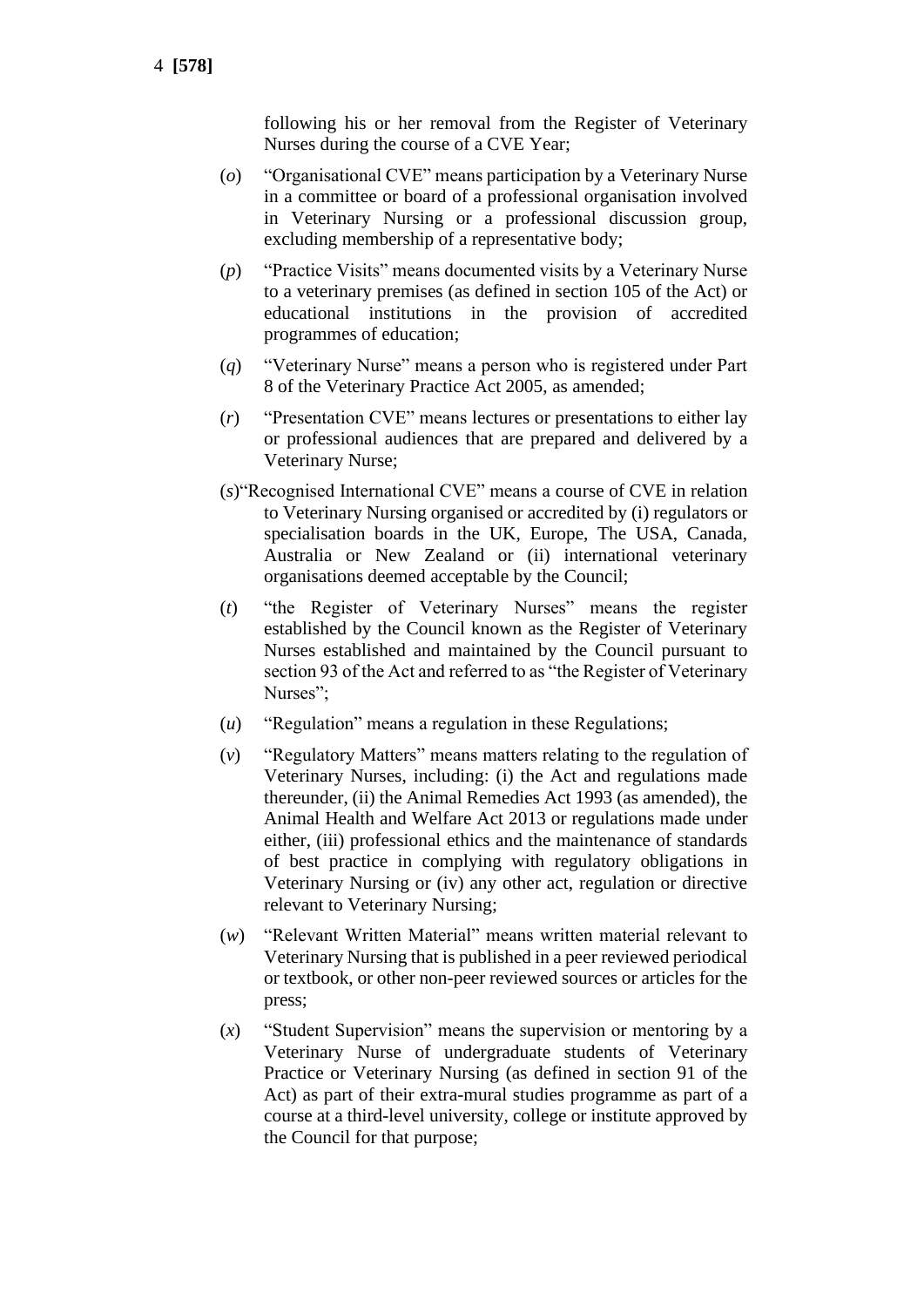- (*y*) "Veterinary Nursing" means carrying out any of the procedures to which section 91(2) of the Act applies and any procedures which may be prescribed by the Minister under section 92 of the Act;
- (*z*) "Veterinary Practice" means the the practice of veterinary medicine, which means any one of the following—
	- (*a*) in relation to an animal (i) diagnosing disease, injury, pain, deformity, defect or state of health, (ii) identifying and carrying out treatment, whether surgical or medical in nature, of any matter referred to in *subparagraph (i)*, (iii) performing a surgical procedure, (iv) giving advice, following an action referred to in (i), (ii) or (iii) as to care required, (v) furnishing a written certificate as to the doing of any action referred to in (i), (ii), (iii) or (iv),
	- (*b*) in relation to an animal or products of animal origin, performing such functions as may be conferred on veterinary practitioners from time to time by the Minister for Agriculture for the purpose of giving effect to - (i) any provision of the Treaties governing the European Communities, (ii) any regulation, directive or other act adopted by an institution of the European Communities, or (iii) a judgement of the European Court of Justice, relating to certification on live animals or products of animal origin,
	- (*c*) in relation to an animal remedy, performing a function conferred on a registered person by or under any enactment, whether passed before or after the passing of the Act.
- (*z*) Other words and phrases in these Regulations shall, where applicable, have the meanings assigned to them by the Act;
- (*aa*) In these Regulations, unless the context otherwise requires, the singular includes the plural.

#### **Part C –Approval of CVE Courses**

6. The Council shall from time to time approve CVE Courses pursuant to these Regulations.

7. Upon submission, prior to the CVE Course taking place, of a completed application to the Council by a CVE Provider and payment of any administrative fee prescribed by the Council by regulation (the Council may, at its discretion, waive any administrative fee prescribed), a CVE Course which meets the following criteria shall be deemed an Approved CVE Course:

- (*a*) It shall be relevant to one or more of the following:
	- (i) Veterinary Nursing;
	- (ii) Animal health and welfare
	- (iii) Public health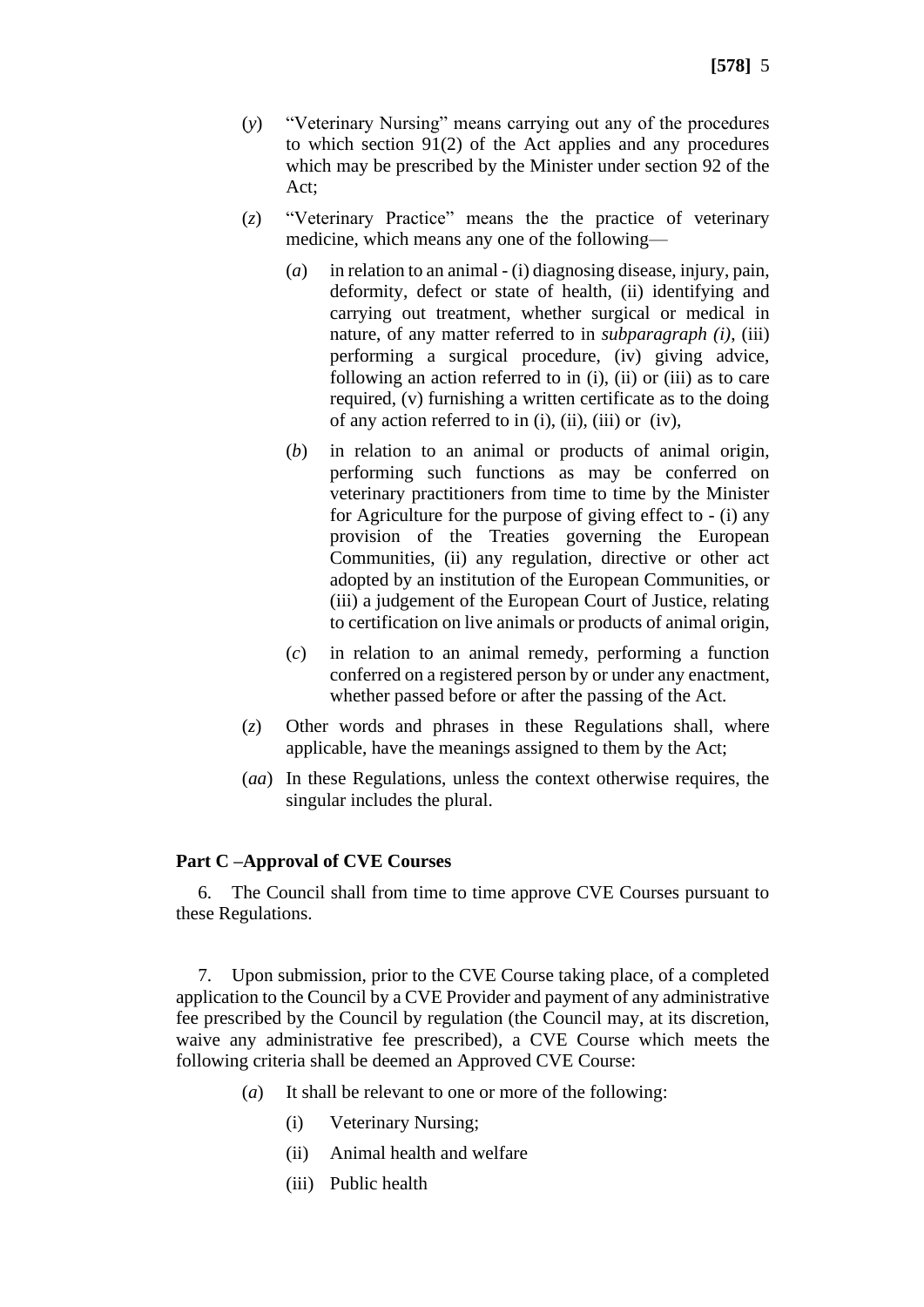- (iv) Management Skills
- (v) Regulatory matters;
- (*b*) It must take place for a minimum of sixty (60) consecutive minutes;
- (*c*) The content of the CVE Course must be relevant to Veterinary Nurses.

8. The Council may, at its discretion, refuse, withdraw or revoke the approval of CVE Courses, whether previously approved or otherwise.

9. CVE Courses must be submitted for approval every CVE year in which they take place.

10. CVE Courses which do not meet the requirements of Regulation 7 shall be notified in writing. Any appeal in respect of any CVE Course not approved shall be made to the Education Committee, whose decision in this regard shall be subject to confirmation by the Council.

11. CVE Providers must provide Veterinary Nurses who participate in approved CVE Courses with an appropriate certificate of completion and maintain copies of all documentation used in the delivery of and relevant to Approved CVE Courses for a period of at least five (5) years after completion of the course. Such documentation shall include, but not be limited to, the following:

- (*a*) Course outline;
- (*b*) Timetables and location;
- (*c*) Advertisements and presenters' CVs;
- (*d*) Registration and attendance records, including names, addresses and registration numbers of Veterinary Nurses.

#### **Part C – CVE Requirements**

12. It shall be a condition of registration on the Register of Veterinary Nurses, or the continuance of registration on the Register of Veterinary Nurses, that Veterinary Nurses comply with these CVE Regulations. The annual requirements to be met by a Veterinary Nurse in respect of a CVE Year are set out in Schedule 1 to these Regulations. Such annual requirements shall (i) require Veterinary Nurses to accumulate a minimum number of CVE Credits, as is specified in Schedule 1, to maintain professional competence (including but not limited to any of the matters identified in Schedule 1) and (ii) to otherwise fulfil the requirements of these Regulations.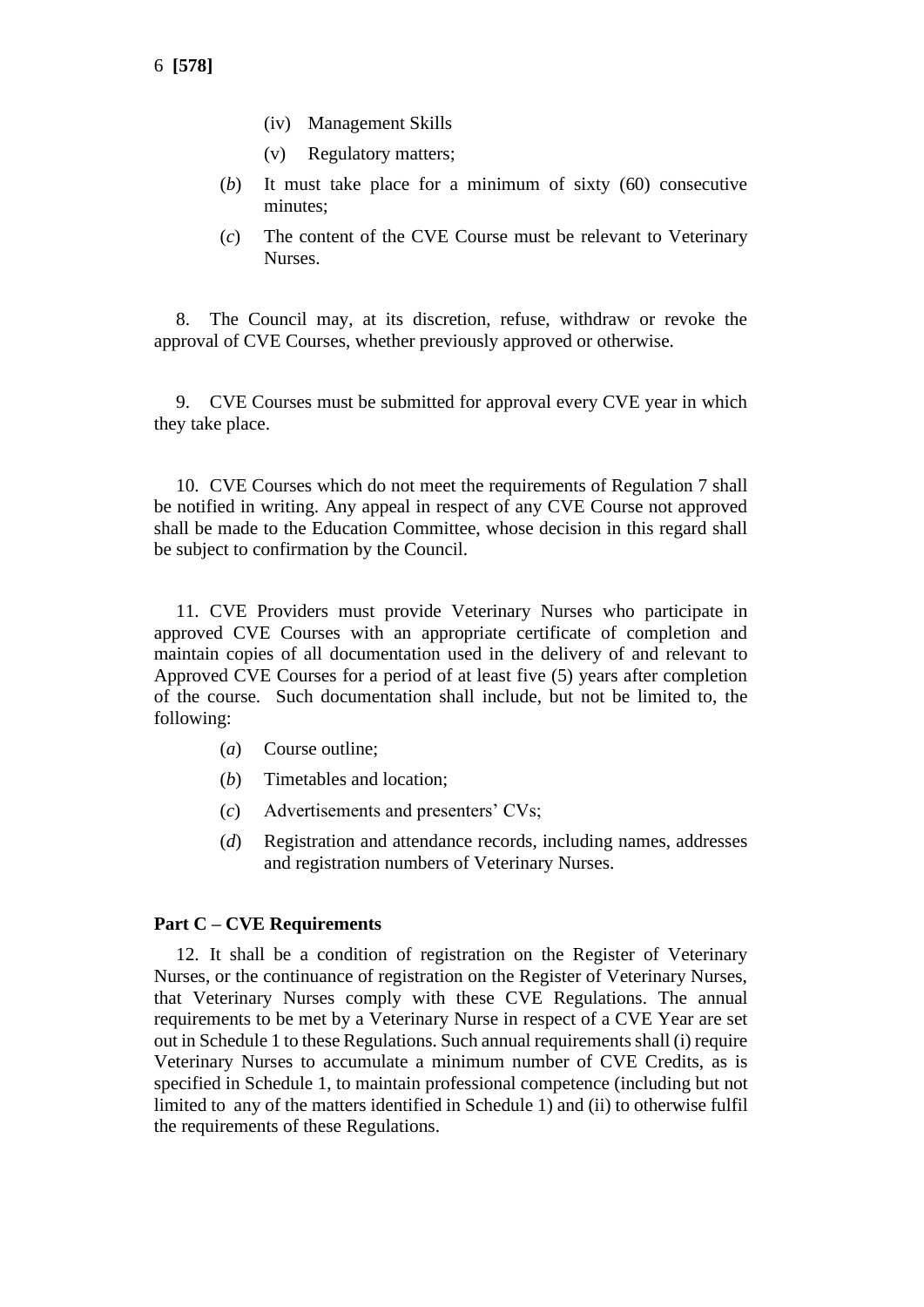13. These Regulations apply to each Veterinary Nurse in respect of each CVE Year. A Veterinary Nurse is entitled to claim CVE Credits in respect of Approved CVE Courses, Independent Study, Organisational CVE, Presentation CVE, Practice Visits, Recognised International CVE, Relevant Written Material and Student Supervision undertaken by him or her in accordance with the requirements of Regulations.

14. A Veterinary Nurse who, during the CVE Year, participates in a postgraduate or residency programme leading to a postgraduate degree, masters, doctorate or other appropriate certification in a specialty or academic field related to Veterinary Nursing, shall be deemed to have satisfied the CVE requirements of the Regulations in respect of that CVE Year.

15. A Veterinary Nurse shall undertake the required CVE in respect of each CVE Year as provided for in Schedule 1. However, a Veterinary Nurse shall not be entitled to claim:

- (*a*) more than 25% of the minimum number of credits required by Schedule 1 by way of Management Skills;
- (*b*) more than 30% of the minimum number of credits requirement by Schedule 1 by way of Independent Study.

16. A Veterinary Nurse to whom these Regulations apply shall be required during each CVE Year to fulfil the following requirements:

- (*a*) maintain certificates from CVE Providers to verify his or her attendance at Approved CVE Courses; and
- (*b*) maintain a written record of CVE Credits completed by him or her which is sufficient to demonstrate compliance with these Regulations; and
- (*c*) maintain such certificates and records for a period of five (5) years, or seven (7) years if claiming cumulative CVE Credits, after the end of a CVE Year; and
- (*d*) produce such certificates and written records to the Council upon being requested to do so.

17. A Veterinary Nurse who makes an application to the Council for the annual renewal of his or her registration on the Register of Veterinary Nurses for all or any part of a CVE Year shall, as part of such application, be required to make a declaration to the Council that he or she has accumulated the minimum CVE Credits required during the preceding CVE Year as may be specified in Schedule 1 and otherwise met the requirements of these Regulations.

18. A Veterinary Nurse shall verify such declaration referred to in Regulation 17 if so requested by the Council, by production of the written record,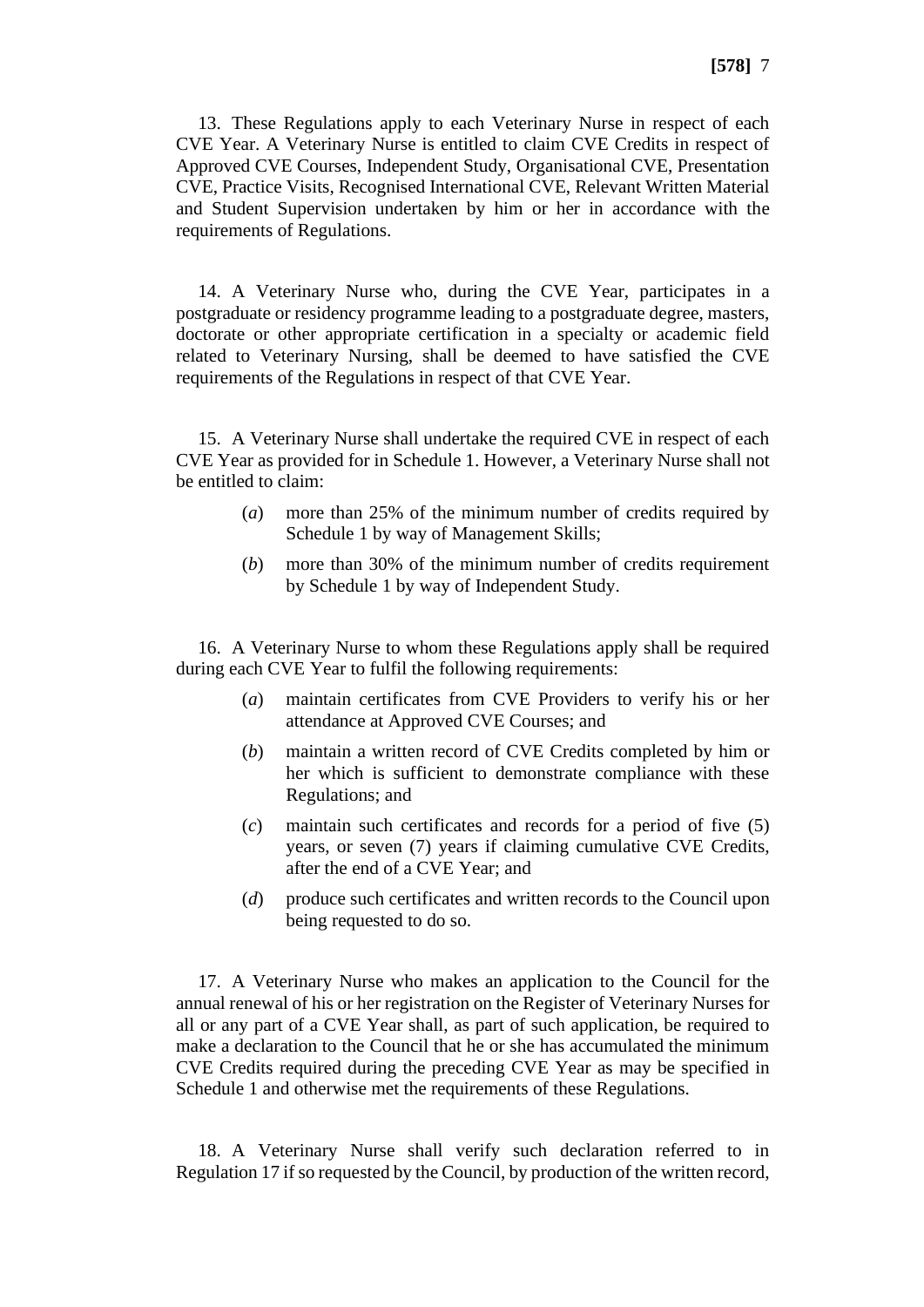certificates of attendance and written verification(s) maintained pursuant to Regulation 16.

# **Part D – Transitional Arrangements and Modification of CVE Requirements**

19. If a Veterinary Nurse accumulates in excess of the required CVE Credits during the CVE year 1 August 2019 to 31 December 2020 (pursuant to the 2017 Regulations), he or she may, subject always to the requirements contained in Regulation 16, claim such excess as CVE Credits in respect of the CVE Year expiring on 31 December 2021.

20. The requirements of Regulation 12 in respect of the number of CVE Credits to be claimed in a CVE Year are modified in respect of the following categories of Veterinary Nurse as set out in Schedule 1:

- (*a*) A Veterinary Nurse who for reasons of maternity and/or parental and/or carer's and/or adoptive leave, does not practise or ceases to practise as a Veterinary Nurse in the course of a CVE Year for a period of more than twelve (12) weeks within any such CVE Year may, on due written certification to the Council of that fact, apply to have his or her requirement to have undertaken CVE during that particular CVE Year reduced;
- (*b*) A Veterinary Nurse who, for reasons of their illness or medical disability, the illness or medical disability of a family member, or for other substantive reasons, does not practise or ceases to practise as a Veterinary Nurse in the course of a CVE Year for a period of not more than twelve (12) weeks within any such CVE Year may, on due written certification to the Council of that fact, apply to have his or her requirement to have undertaken CVE during that particular CVE Year reduced;

21. As regards Newly Registered Veterinary Nurses (or Veterinary Nurses who are restored on the Register of Veterinary Nurses), the required CVE Credits shall, based on the Veterinary Nurse's date of registration or restoration, be reduced as follows:

| CVE "pro rata" period | <b>CVE Credits Required</b>  |
|-----------------------|------------------------------|
| January – March       | 100% of Standard CVE Credits |
| $April - June$        | 75% of Standard CVE Credits  |
| $July - September$    | 50% of Standard CVE Credits  |
| October – December    | Exempt                       |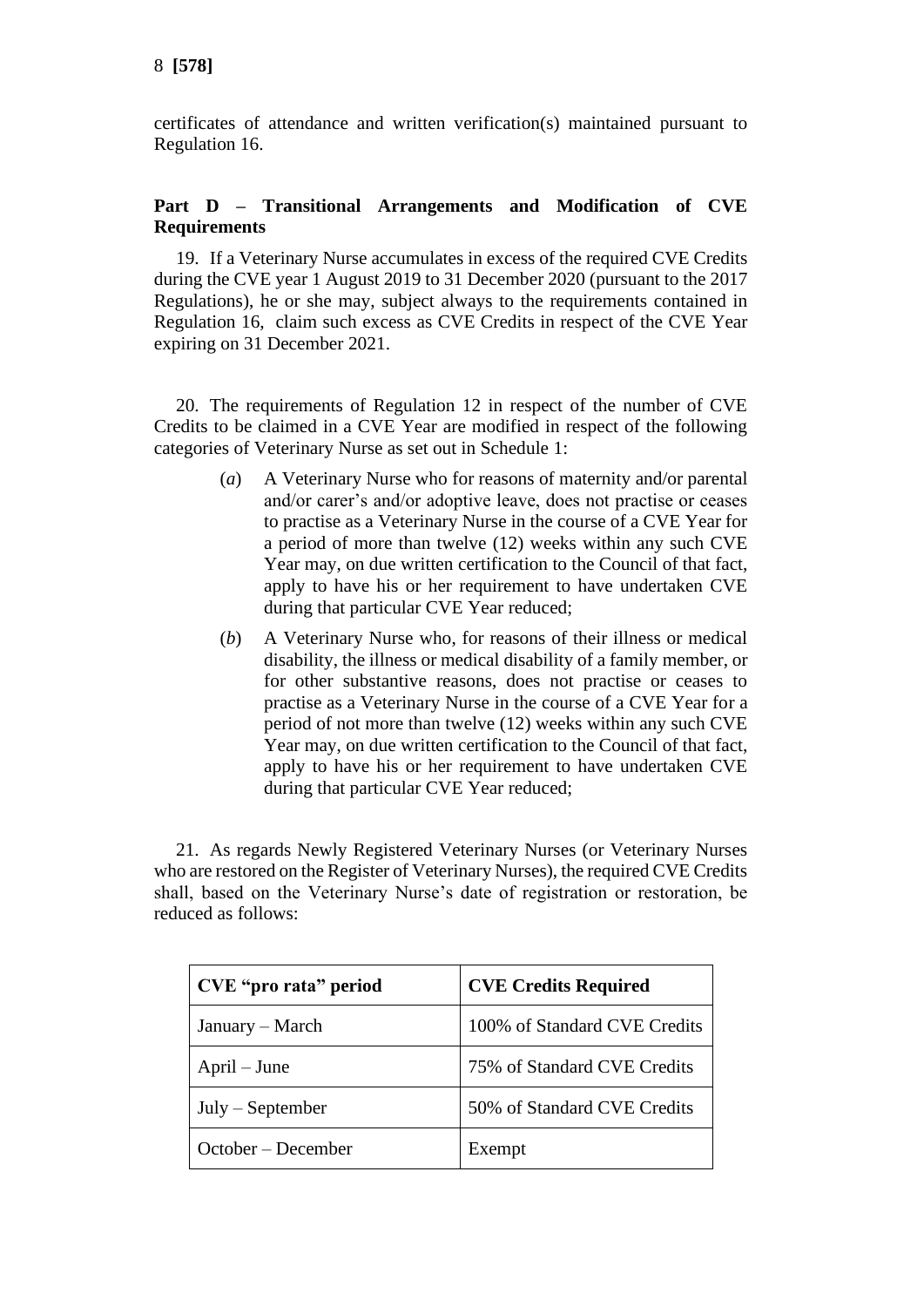22. A person applying to be restored on the Register of Veterinary Nurses after not being on the Register of Veterinary Nurses for a number of CVE Years may be required to undertake a programme of CVE prescribed by the Education Committee, subject to confirmation by the Council.

#### **Part E - Audit**

23. The Council may audit Veterinary Nurses in respect of their compliance with the requirements of these Regulations for a period of up to five (5) years after the end of a CVE Year.

24. A Veterinary Nurse must upon request from the Council submit evidence of his or her compliance with these Regulations. Such evidence shall include (but not be limited to) certificates from CVE Providers to verify his or her attendance at such Approved CVE Courses.

25. Without prejudice to the generality of Regulation 24 and for the purpose of ensuring compliance with these Regulations, the Council may liaise with a Veterinary Nurse to investigate any alleged breach by a Veterinary Nurse of these Regulations and, to that end, may in respect of the Veterinary Nurse concerned:

- (*a*) seek explanations from the Veterinary Nurse;
- (*b*) call the Veterinary Nurse to a meeting;
- (*c*) request him or her to undertake a programme of CVE prescribed by the Education Committee, subject to confirmation by the Council, for a future CVE Year or CVE Years; and/or
- (*d*) bring the matter to the attention of the Council, which may apply, pursuant to section 76 of the Act, to the Registrar for an inquiry into the fitness to practise veterinary nursing of the Veterinary Nurse.

26. Any breach of these Regulations by a Veterinary Nurse or a false declaration made under Regulation 17 may, upon due inquiry by the Fitness to Practise Committee pursuant to the Act, be found to be (i) a breach of regulations made under the Act within the meaning of section  $76(d)$  of the Act, (ii) behaviour which constitutes professional misconduct within the meaning of section 76(10) of the Act and/or (iii) a false or fraudulent declaration or misrepresentation such that his or her registration is erroneous within the meaning of section 76(c) of the Act.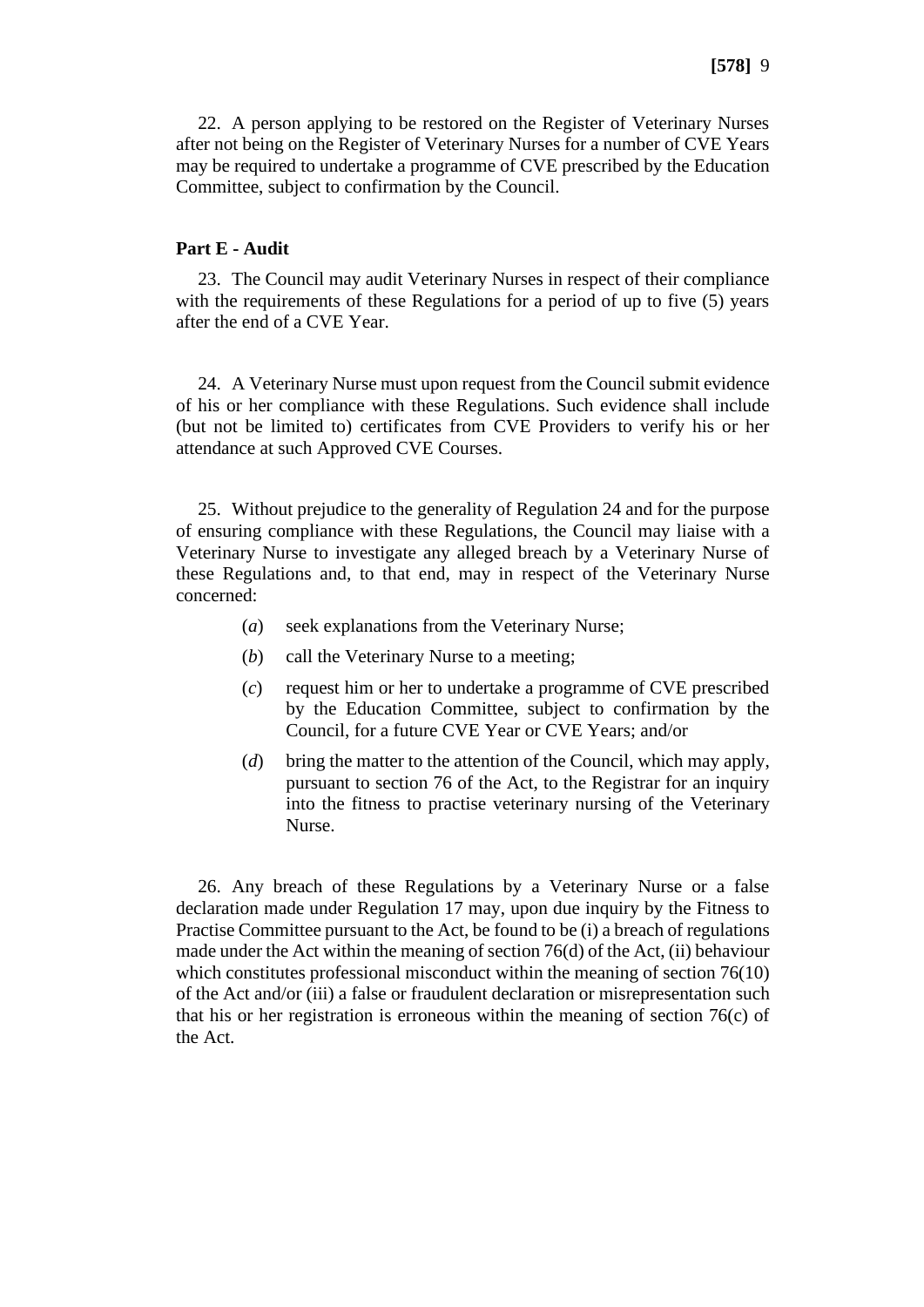### **Schedule 1 – Annual Requirements**

1. The annual requirements to be met by a Veterinary Nurse during the CVE Year are as follows:

- (*a*) A Veterinary Nurse must accumulate:
	- (i) A minimum of twelve (12) CVE Credits in respect of the CVE Year; or
	- (ii) a minimum cumulative total of thirty-six (36) CVE Credits over the current CVE Year and the preceding two CVE Years;
- (*b*) A Veterinary Nurse shall be entitled to claim up to a maximum of twelve (12) CVE Credits in respect of a single calendar day, save in respect of (i) an Approved CVE Course under paragraph (c) in relation to which a maximum of twenty-four (24) CVE Credits may be claimed in a single calendar day and (ii) as may otherwise be provided in this Schedule.
- (*c*) The following categories of Approved CVE Courses shall be awarded two CVE Credits for each hour:
	- (i) wetlabs;
	- (ii) practicals; and
	- (iii) interactive events.

2. Veterinary Nurses are entitled to claim the following CVE Credits in respect of Presentation CVE:

| <b>Type</b>                                                                                        | <b>CVE Credits</b>                                                                                           |
|----------------------------------------------------------------------------------------------------|--------------------------------------------------------------------------------------------------------------|
| First-time lecture to professional<br>audience<br>regarding Veterinary<br><b>Nursing</b>           | Seven (7) CVE Credits                                                                                        |
| First-time one-day presentation<br>to professional audience regarding<br><b>Veterinary Nursing</b> | Up to a maximum of fifteen $(15)$<br>CVE Credits can be claimed in<br>respect of such a one-day presentation |
| Presentation to lay audience                                                                       | $Two(2)$ CVE Credits per presentation<br>up to a maximum of six $(6)$ CVE<br>Credits per CVE Year            |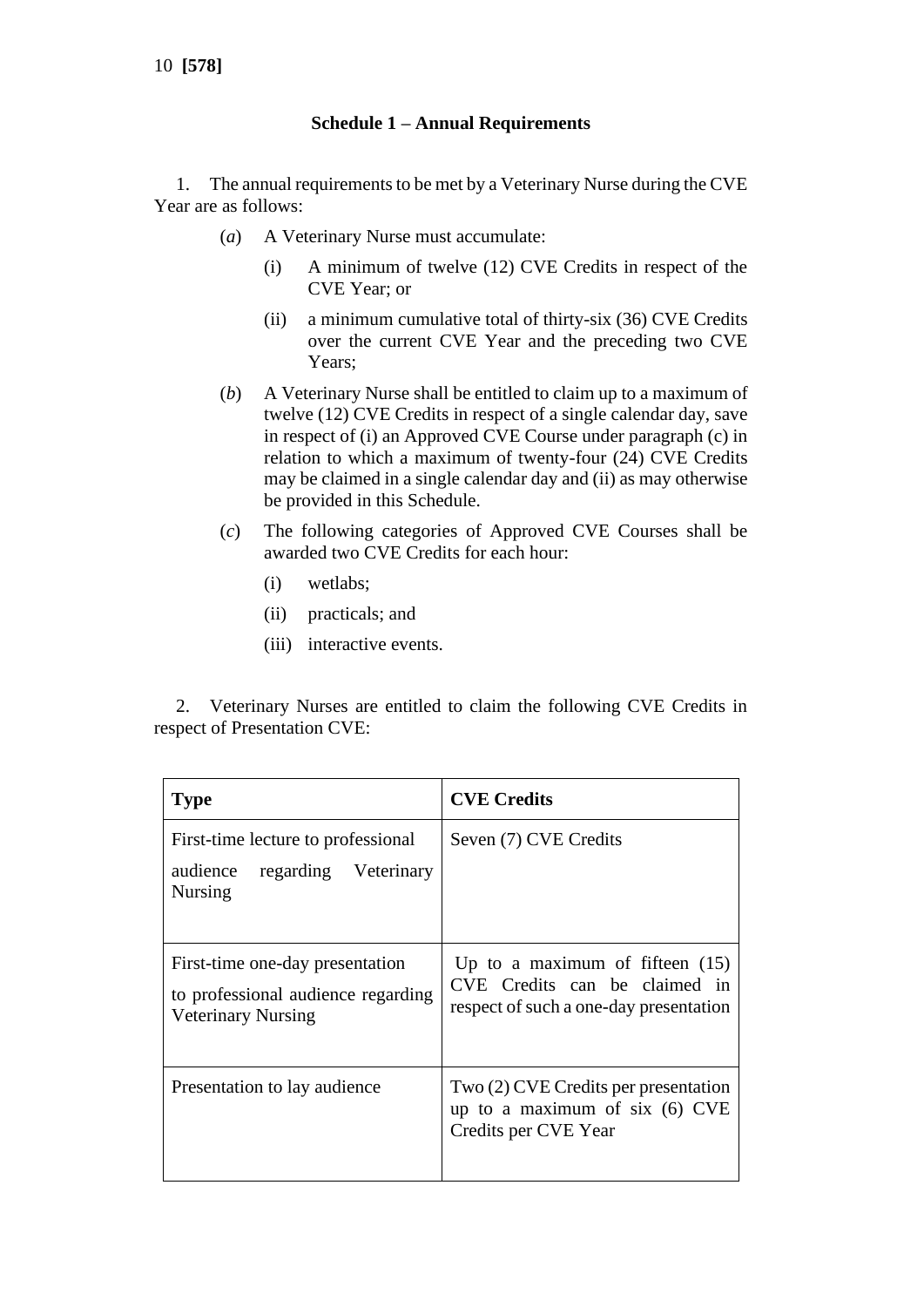3. Veterinary Nurses are entitled to claim one (1) CVE Credit per week up to a maximum of two (4) CVE Credits per CVE Year in respect of Student Supervision.

4. Veterinary Nurses are entitled to claim up to a maximum of six (6) CVE Credits per CVE Year in respect of Practice Visits.

5. Veterinary Nurses are entitled to a claim a maximum of up to two (3) CVE Credits per CVE Year in respect of Organisational CVE, with one (1) CVE Credit to be awarded forattendance (whether in person or otherwise) at an Organisational CVE meeting.

6. Veterinary Nurses who are authors of Relevant Written Material are entitled to claim the following CVE Credits in respect of such Relevant Written Material:

| <b>Type</b>                                            | <b>CVE Credits</b>                                                                               |
|--------------------------------------------------------|--------------------------------------------------------------------------------------------------|
| First author of peer reviewed<br>paper                 | Fifteen (15) CVE Credits                                                                         |
| Second and subsequent author<br>of peer reviewed paper | Eight (8) CVE Credits                                                                            |
| Non-peer reviewed paper /<br>article for press         | Two (2) CVE Credits per paper<br>up to a maximum of six $(6)$<br><b>CVE Credits per CVE Year</b> |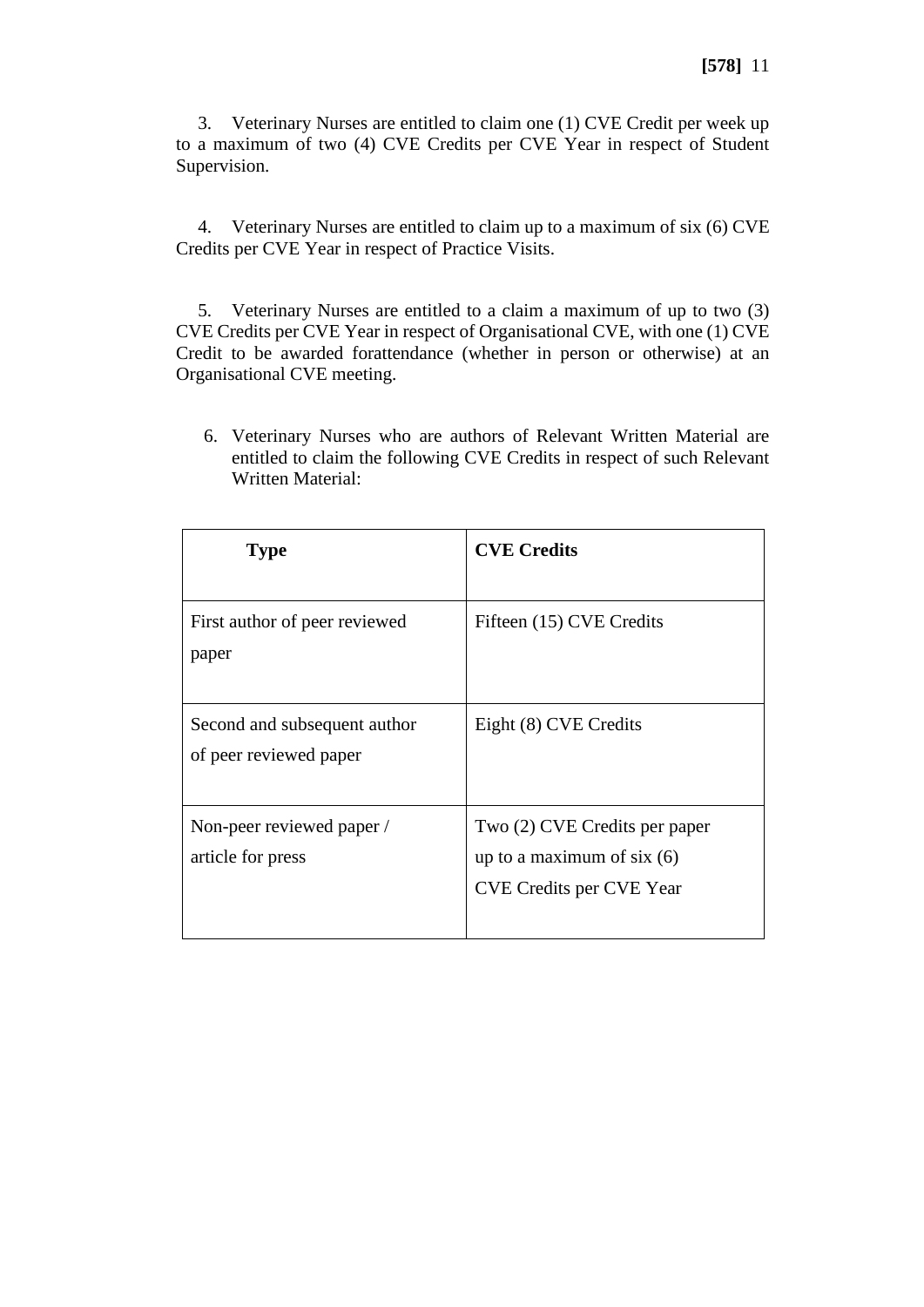7. The modified CVE requirements in respect of a Veterinary Nurse who falls within Regulation 20(a) or 20(b) shall be as set out in the table below:

| CVE "pro rata" period | <b>CVE Credits Required</b>  |
|-----------------------|------------------------------|
| $0-3$ months          | 100% of Standard CVE Credits |
| 3-6 months            | 75% of Standard CVE Credits  |
| 6-9 months            | 50% of Standard CVE Credits  |
| 9-12 months           | Exempt                       |



GIVEN under the Official Seal of the Veterinary Council of Ireland,

4 December, 2020.

JOSEPH MOFFITT, President.

NIAMH MULDOON, Registrar.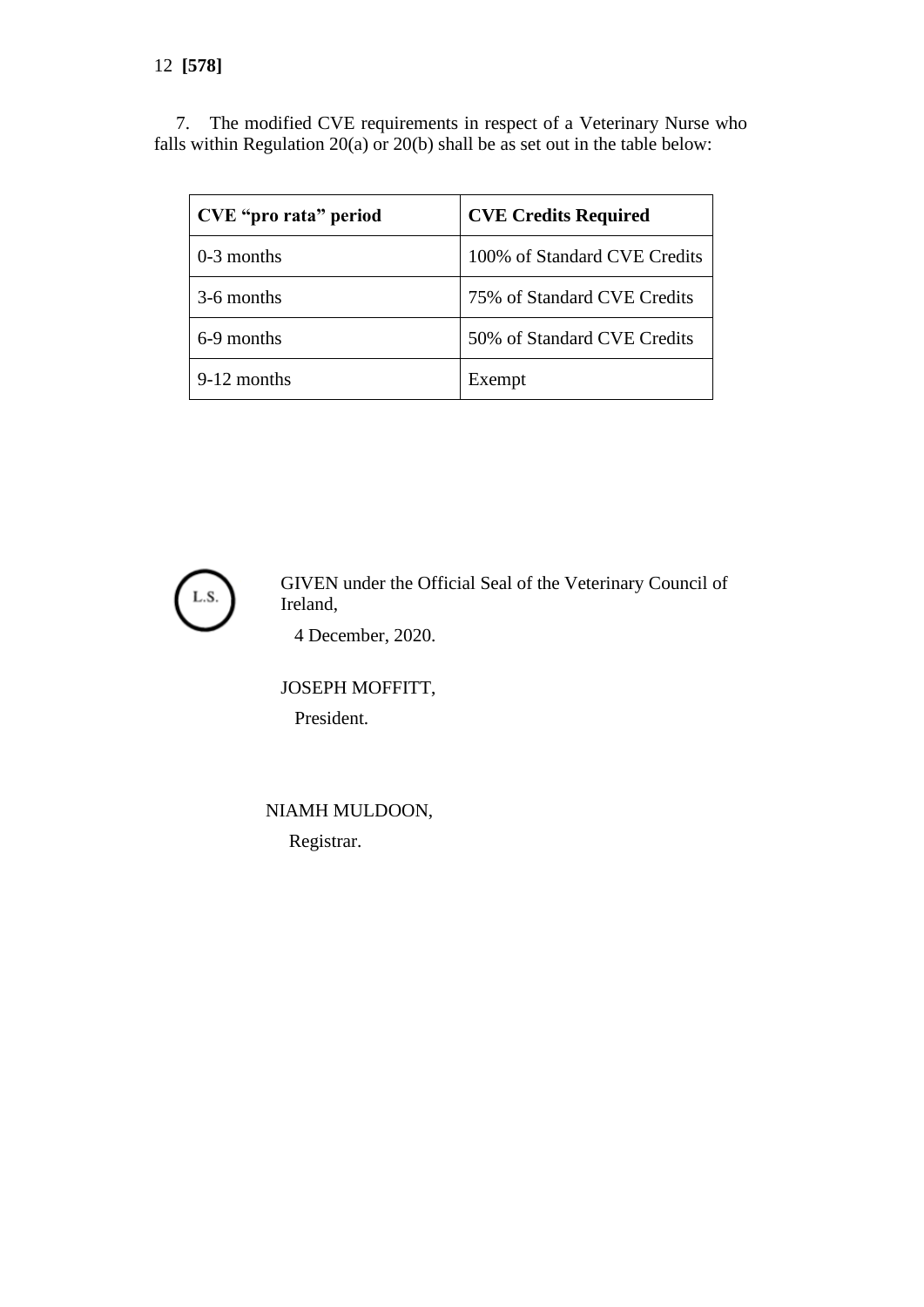### EXPLANATORY NOTE

# (*This note is not part of the Instrument and does not purport to be a legal interpretation.*)

These Regulations set out the approval of programmes of further education, the requirements of registered persons under Part 8 of the Act regarding such programmes of further education and the auditing of compliance with such requirements.

These Regulations may be cited as the Veterinary Council of Ireland Continuing Veterinary Education for Veterinary Nurse Regulations 2020.

These Regulations come into operation on 1st January 2021.